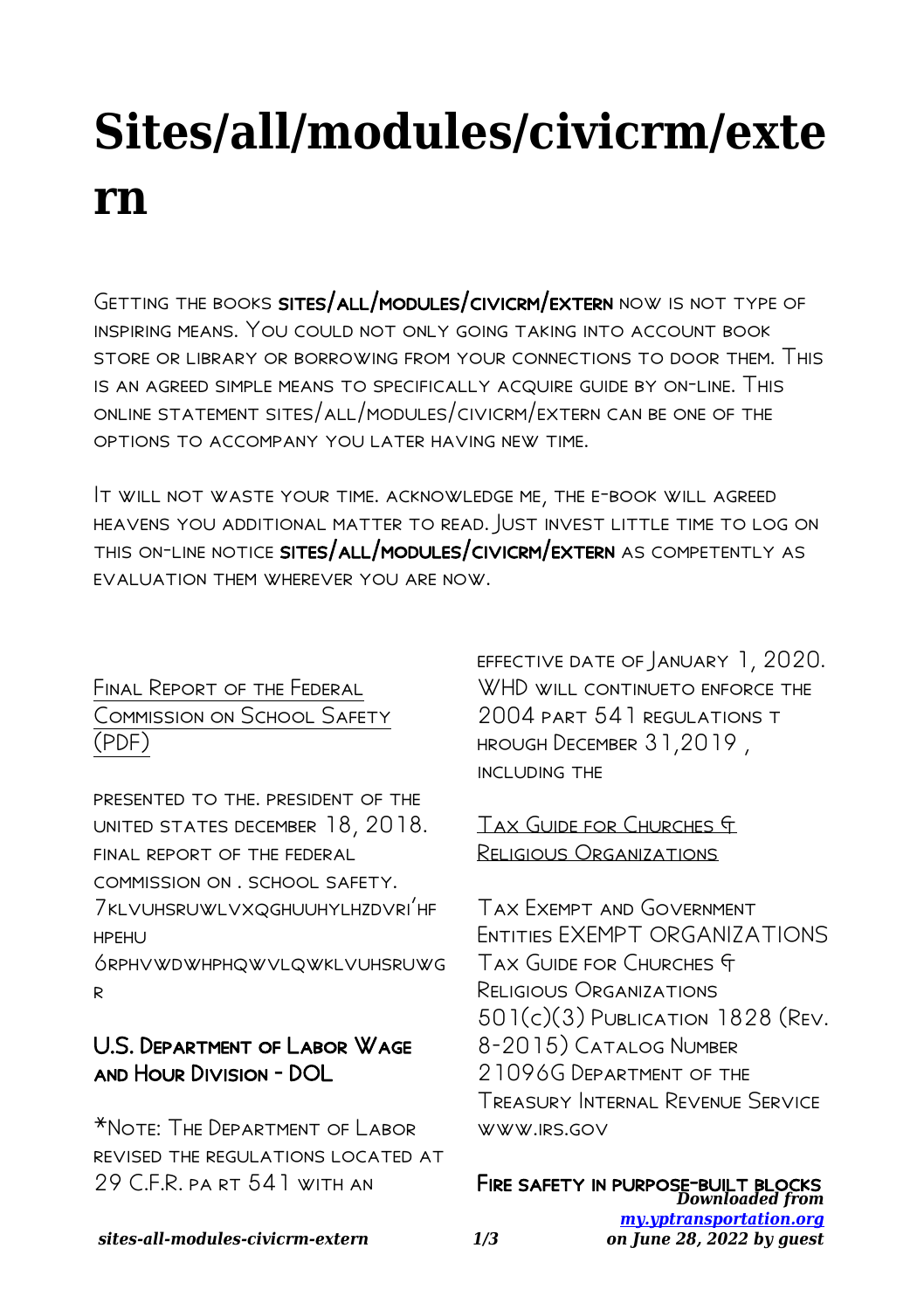#### of flats - GOV.UK

6 Fire safety in purpose-built blocks of flats 40. Review of fire risk assessments 49 Part E: Managing fire risk – preventing fires 51.41. INTRODUCTION 52.42 Smoking 52 43. Arson 53 44. Housekeeping 55

### Notice 2020-54 - IRS tax forms

3 . higher, the Federal minimum wage or any applicable State or local minimum wage, up to \$200 per day and \$2,000 in the aggregate. Division C of the Families First Act, the Emergency Family and Medical Leave

C 14 - COVID-19 - SARS-CV-2 14

 $C$ HAPTER  $14A - 3$   $CONID-19$  -SARS-Cov-2. Chapter 14a - COVID-19 - YXY-CoV-2 28 February 2022. Table 1: UK INFECTION FATALITY RATIO AND estimated total numbers of …

Richtlijnen, toelichting en aanbevelingen - Mobiel Vlaanderen

Categorisering van lokale wegen – mei 2004 - Page 3 - De weg ontsluit een lokaal gebied (bijv. stad, dorpskern, wijk, industrie- of dienstenzone) naar een weg van **HOGERE** 

Fact Sheet #17G: Salary Basis Requirement and the Part 541 …

3 . Fee Basis Administrative, professional and computer EMPI OYFES MAY BE PAID ON A "FFE basis" rather than on a salary basis. If the employee is paid an agreed sum for a single job, regardless of the time required

#### The Small Business Owner's Guide to the CARES Act - Senate

The Small Business Owner's Guide to the CARES Act The programs and initiatives in the Coronavirus Aid, Relief, and Economic Security (CARES) Act that was just passed by Congress are intended to assist business owners with WHATEVER NEEDS THEY HAVE RIGHT now . When implemented, there will

#### Updated IPAC measures COVID-19 - Public Health Ontario

Notice PHO provides scientific and technical advice to Ontario's government, public health organizations and health care providers. PHO's work is guided by

As of July 29, 2021

CHANGES MADE BY THE AMERICAN from *[my.yptransportation.org](http://my.yptransportation.org) on June 28, 2022 by guest* 11 As of July 29, 2021 . These FAQs are in the process of being revised and do not yet reflect